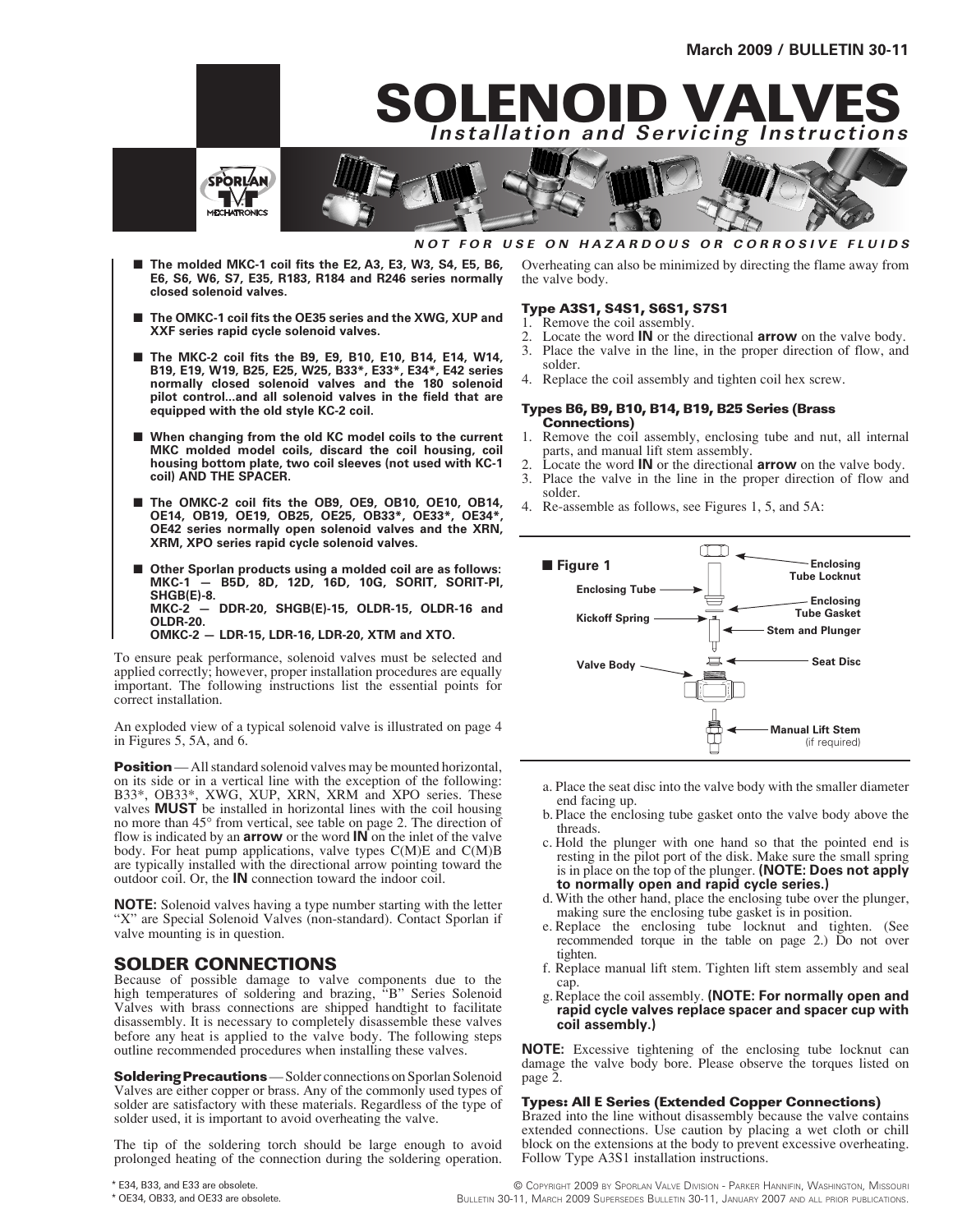## **RECOMMENDED TORQUE (ft.–lbs.)**

|                                |                                       | ENCLOSING ENCLOSING          | PILOT                                      | <b>LOWER</b>                  |                      |                                 | <b>FLANGE</b>                           | <b>FLANGE</b>                 | <b>MANUAL</b>                       |                          | <b>VALVE MOUNTING POSITION</b>       |                                  |                                     |
|--------------------------------|---------------------------------------|------------------------------|--------------------------------------------|-------------------------------|----------------------|---------------------------------|-----------------------------------------|-------------------------------|-------------------------------------|--------------------------|--------------------------------------|----------------------------------|-------------------------------------|
| VALVE SERIES (1)               | <b>TUBE</b><br>LOCKNUT <sub>(4)</sub> | <b>TUBE</b><br><b>SCREWS</b> | <b>VALVE</b><br><b>ASSEMBLY</b><br>LOCKNUT | <b>BODY</b><br><b>LOCKNUT</b> | COIL<br><b>SCREW</b> | COIL<br>LOCKNUT                 | <b>PLATE</b><br>BOLTS/<br><b>SCREWS</b> | CONNECTION<br><b>ASSEMBLY</b> | <b>LIFT STEM</b><br><b>ASSEMBLY</b> | <b>SEAL CAP</b>          | <b>VERTICAL</b><br>LINE(3)           | <b>HORIZONTAL</b><br><b>LINE</b> | 0 <sub>N</sub><br>SIDE <sup>3</sup> |
| A3, S4, S6, S7                 |                                       |                              |                                            |                               | 2.3                  |                                 |                                         |                               |                                     |                          | <b>YES</b><br>dated 7-86<br>or later | YES                              |                                     |
| E2, E3, E5                     |                                       | $\overline{\phantom{0}}$     |                                            |                               |                      |                                 |                                         |                               |                                     |                          | <b>YES</b>                           | <b>YES</b>                       |                                     |
| W <sub>3</sub>                 |                                       | $1.5 - 1.67$                 |                                            |                               | 2.3                  |                                 |                                         |                               |                                     |                          |                                      |                                  |                                     |
| <b>XWG</b>                     |                                       | $\overline{\phantom{0}}$     |                                            |                               |                      |                                 |                                         |                               |                                     |                          | N <sub>0</sub>                       | YES2                             |                                     |
| B6, E6, W6                     | $10 - 15$                             | $\overline{\phantom{0}}$     |                                            |                               | 2.3                  | 4.0                             |                                         |                               | $11 - 12$                           | $4 - 6$                  | <b>YES</b>                           | <b>YES</b>                       |                                     |
| XXF. XUP                       |                                       |                              |                                            |                               |                      |                                 |                                         |                               |                                     |                          | N <sub>0</sub>                       | YES2                             |                                     |
| B9, E9, OB9, OE9<br><b>XRN</b> | $25 - 30$                             |                              |                                            | -                             | 2.3                  | 4.0                             |                                         |                               | $11 - 12$                           | $4 - 6$                  | <b>YES</b><br>N <sub>0</sub>         | <b>YES</b><br>YES <sup>(2)</sup> |                                     |
| B10, E10, OB10, OE10           |                                       |                              |                                            |                               |                      |                                 |                                         |                               |                                     |                          |                                      |                                  |                                     |
| B14, E14, W14, OB14,<br>0E14   | $20 - 40$                             |                              |                                            |                               | 2.3                  | 4.0                             |                                         |                               | $11 - 12$                           | $4 - 6$                  | <b>YES</b>                           | YES                              |                                     |
| <b>XRM</b>                     |                                       |                              |                                            |                               |                      |                                 |                                         |                               |                                     |                          | N <sub>0</sub>                       | YES(2)                           |                                     |
| B19, E19, W19, OB19,           |                                       |                              |                                            |                               |                      |                                 |                                         |                               |                                     |                          | <b>YES</b>                           | YES                              |                                     |
| <b>OE19</b>                    | $35 - 45$                             |                              |                                            |                               | 2.3                  | 4.0                             |                                         |                               | $11 - 12$                           | $4 - 6$                  |                                      |                                  |                                     |
| XP <sub>0</sub>                |                                       |                              |                                            |                               |                      |                                 |                                         |                               |                                     |                          | N <sub>0</sub>                       | YES2                             |                                     |
| B25, E25, W25<br>OB25, OE25    | $60 - 65$                             |                              |                                            |                               | 2.3                  | 4.0                             |                                         |                               | $11 - 12$                           | $4 - 6$                  | <b>YES</b>                           | YES                              |                                     |
| <b>B33</b>                     |                                       |                              |                                            |                               |                      |                                 |                                         | 37                            |                                     |                          | N <sub>0</sub>                       | YES(2)                           |                                     |
| 0B33                           | $25 - 30$                             |                              |                                            |                               | 2.3                  | 4.0                             | $8 - 12$                                | 37                            | $11 - 12$                           | $4 - 6$                  | N <sub>0</sub>                       | YES2                             |                                     |
| E35, OE35                      | $10 - 15$                             |                              |                                            |                               |                      |                                 |                                         |                               |                                     |                          | <b>YES</b>                           | <b>YES</b>                       |                                     |
| E42, 0E42                      | $25 - 30$                             | $\overline{\phantom{0}}$     |                                            | $\overline{\phantom{0}}$      | 2.3                  | 4.0                             | $13 - 20$                               |                               | $11 - 12$                           | $10 - 15$                | <b>YES</b>                           | <b>YES</b>                       |                                     |
| R183, R184, R246               | $\qquad \qquad -$                     | 6                            | $\overline{\phantom{0}}$                   |                               | 2.3                  | $\overbrace{\qquad \qquad }^{}$ | —                                       | $\overline{\phantom{0}}$      | $\overline{\phantom{0}}$            | $\overline{\phantom{0}}$ | <b>YES</b>                           | <b>YES</b>                       |                                     |
| 8D                             |                                       |                              |                                            | $60 - 65$                     |                      |                                 | $\overline{\phantom{m}}$                |                               |                                     |                          |                                      |                                  |                                     |
| <b>12D</b><br>16D              | $10 - 15$                             |                              | $60 - 65$                                  | $\overline{\phantom{0}}$      | 2.3                  |                                 | $15 - 18$<br>$20 - 24$                  | -                             |                                     |                          | <b>YES</b>                           | N <sub>0</sub>                   |                                     |
| 10G                            |                                       |                              |                                            | $60 - 65$                     |                      |                                 |                                         |                               |                                     |                          |                                      |                                  |                                     |

①Valves with mounting holes use a #8-32 screw torqued not more than 15 in.-lb. **Note:** Standard torque charts do not apply. ②Coil housing to be no more than 45° from the vertical. ③Coil<br>housing must not be below horizontal

**Note:** For installation and service instructions on Three-Way Heat Reclaim Valves Type 8D, 12D & 16D, request Form SD-114.

## **PIPE CONNECTIONS**

**Types A3, W3, B6, W6, B9, B10, B14, W14, B19, W19, B25, W25, (K)(B)R183, (K)(B)R184, (K)(B)R246 Series** These valves can be installed without disassembly. Avoid excessive amounts of pipe sealing compounds. It will interfere with the valve operation if it comes in contact with the valve's internal parts.

**NOTE:** When pipe type solenoid valves are installed with pipe to ODF adaptors, the valve must be disassembled prior to brazing the ODF adaptors.

## **FLANGED CONNECTIONS— PIPE or SOLDER**

Solenoid valves with flanged connections may be installed without disassembly. In most cases the flanges are packed disassembled from the valve body. Therefore, they may be installed in the line before the valve is installed. Be certain that the correct flange is installed on the inlet line in order to properly match the flow direction of the valve. If the valve is installed backwards, it will not function properly.

#### **Types B33S2, MB33S2, OB33S2 (Obsolete)**

These valves are supplied with a two piece flange assembly, a semi-steel flange ring and a brass solder bushing. The flange should be placed on the pipe before the bushing is soldered or brazed. The soldering discussion given under "Solder Connections" applies for these valves except where the discussion deals with non-flanged valves only.

## **INSTALLATION—ALL VALVES**

**Mounting** — A Type 1216-1 universal mounting bracket, Figure 2, is available, when ordered. It fits all standard Sporlan Solenoid Valves except the Types W3, B33, E33, E35, E42, (K)(B)R183, (K)(B)R184, (K)(B)R246 series and the Type 180 Solenoid Pilot Control. The slots in the bracket match the tapped holes in the standard solenoid valves so that they may be secured by two screws supplied with the bracket.

■ Figure 2







Installation for Types A3, E3\*, E5\*, B6, E6\*, W6, B9, E9\*, B10, E10, B14, E14, W14, B19, E19, W19, B25, E25, W25, Series Solenoid Valves. \*Are not supplied standard with mounting holes.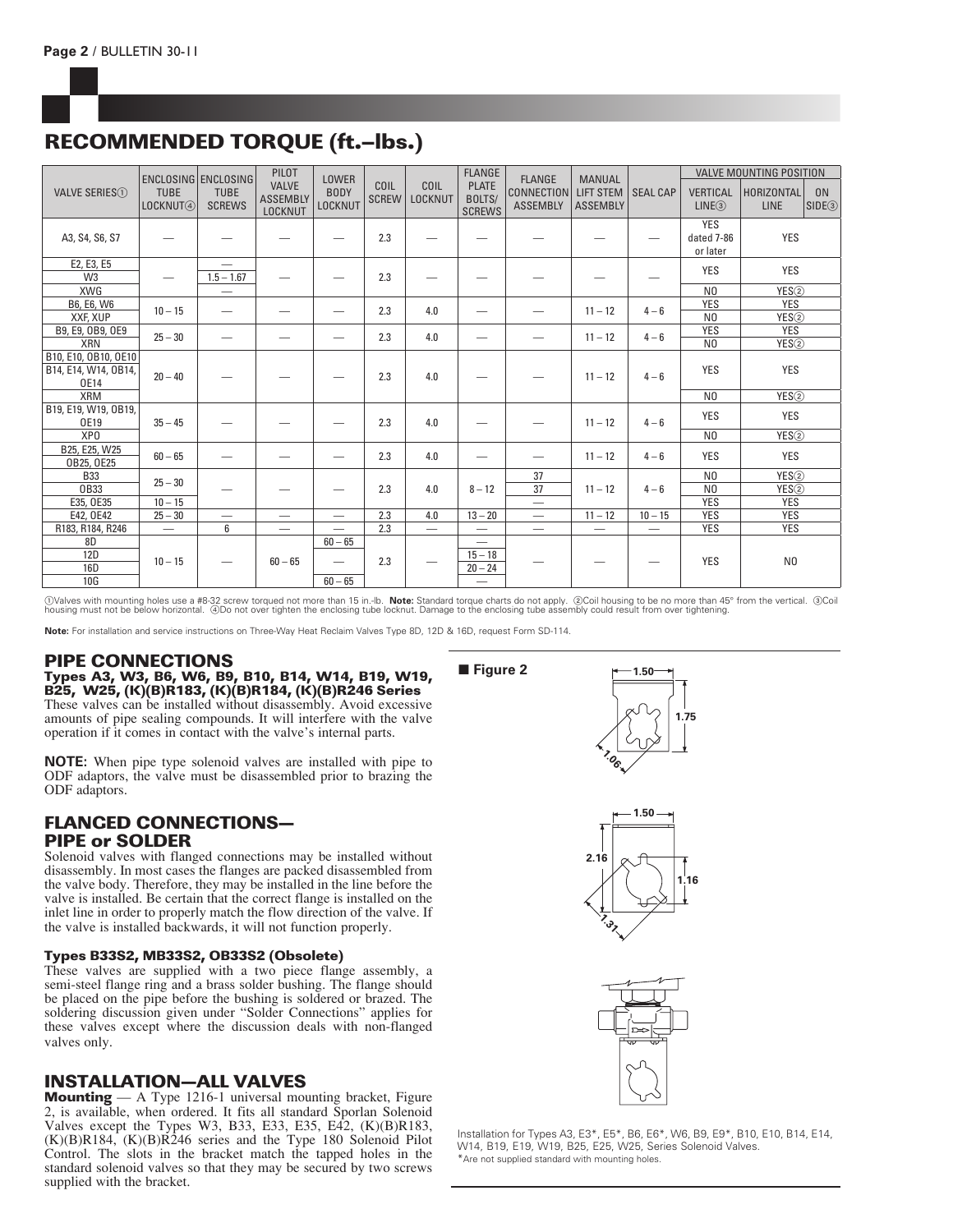**Wiring** — Check the electrical specifications of the coil to be sure they correspond to the available electrical service.

The 1/2" BX conduit connection or junction box on the coil may be rotated to any position by loosening the coil hexscrew. Solenoid valves with four-wire dual voltage coils have a wiring diagram decal, Figure 3, on the coil housing or bracket. This illustrates which wires to connect for either 120, 208 or 240 volt operation. Wiring and fusing (when used) must comply with prevailing local and national wiring codes and ordinances.



**Direct Current Valves** — A surge protector is supplied with each solenoid valve with a 115 volt DC coil. The surge protector is necessary to absorb the high counter-voltage generated when the circuit is broken, thereby protecting the electrical contacts of the thermostat. It should be wired as shown in Figure 4.



### **TRANSFORMER SELECTION**

|                           |                             | 24v/50-60c                       | 120v/50-60c                      |     | 240v/50-60c   |                                  | <b>Transformer</b><br><b>Rating</b><br><b>Volt-Amperes</b><br>For 100% of |  |
|---------------------------|-----------------------------|----------------------------------|----------------------------------|-----|---------------|----------------------------------|---------------------------------------------------------------------------|--|
| <b>COIL</b><br><b>KIT</b> |                             | <b>Current</b><br><b>Amperes</b> | <b>Current</b><br><b>Amperes</b> |     |               | <b>Current</b><br><b>Amperes</b> |                                                                           |  |
|                           | Hold-<br>In-<br>rush<br>ing |                                  | Hold-<br>$In-$<br>rush<br>ing    |     | $In-$<br>rush | Hold-<br>ing                     | rated MOPD<br>of Valve                                                    |  |
| MKC-1                     | 1.9                         | .63                              | .39                              | .14 | .19           | .09                              | 60                                                                        |  |
| OMKC-1                    | 1.9                         | .94                              | .42                              | .21 | .20           | .10                              | 60                                                                        |  |
| MKC-2<br>OMKC-2           | 3.1                         | 1.4                              | .60                              | .26 | .31           | .13                              | 100                                                                       |  |

# **SERVICING INSTRUCTIONS**

**CAUTION** — Dangerous hydraulic pressures may develop if a hand valve is installed in the liquid line ahead of the solenoid valve and the hand valve is closed while the solenoid valve is closed. This may cause extrusion of the teflon seat in the disc. Extrusion may cause the valve to fail to open, fail to close and/or have excessive seat leakage. Also the line between these two valves should be pumped down completely before disassembling the solenoid valve for service.

**NOTE:** The optional manual lift stem is designed to prevent damage to the disc. If the stem is turned in too far, the threads become disengaged. These threads can be re-engaged by applying slight outward force while turning counterclockwise. A thread stop is provided to prevent the stem from backing all the way out of the assembly. Back the stem to the stop and replace the seal cap when service is complete.

## **TYPICAL MALFUNCTIONS**

There are only three possible malfunctions: **1. Coil burnout. 2. Failure to open. 3. Failure to close.** Each is discussed.

#### **1. COIL BURNOUT**

Coil burnouts are extremely rare unless caused by one of the following:

- 1. Improper electrical characteristics.
- 2. Continuous over-voltage, more than 10%.
- 3. Under-voltage of more than 15%. This applies only if the operating conditions are such that the reduced MOPD causes stalling of the plunger, which results in excessive current draw.
- 4. Incomplete magnetic circuit due to the omission of parts such as: coil housing, coil sleeves, coil spring, coil housing bottom plate or plunger on the KC model coil and coil yoke, coil backplate or plunger on the MKC molded model coils.
- 5. Mechanical interference with plunger movement which may be caused by a deformed enclosing tube.
- 6. Voltage spike.
- 7. Valve ambient exceeds 120°F. 8. Fluid or gas temperatures greater than 240°F, while the valve ambient is 120°F.

## **2. FAILURE TO OPEN (Normally Closed Types)**

- 1. Coil burned out or an open circuit to coil connections.
	- 2. Improper electrical characteristics.
	- 3. In pilot operated valves, dirt, scale or sludge may prevent the piston, disc or diaphragm from lifting. This could also be caused by a deformed body.
	- 4. High differential pressure that exceeds the MOPD rating of the valve.
	- 5. Diameter reduction of synthetic seating material in pilot port because of high temperatures and/or pressures, or severe pulsations. Contact Sporlan Valve, Washington, MO.

The problem of dirt can be avoided by installing a Sporlan Catch-AIl® Filter-Drier upstream from the solenoid valve. The Catch-AII® Filter-Drier will retain much smaller particles than a conventional strainer.

Use a Sporlan strainer for water applications upstream of every industrial solenoid valve.

#### **3. FAILURE TO CLOSE**

- 1. Valve is oversized. Pilot operated valves may fail to close due to low pressure drop.
- 2. In pilot operated valves, dirt, scale or sludge may prevent the piston, disc or diaphragm from closing. This could also be caused by a deformed body.
- 3. Held open by the manual lift stem.
- 4. In pilot operated valves only, a damaged pilot port may prevent closing.
- 5. A floating disc due to severe discharge pulses, contact Sporlan Valve, Washington, MO.
- 6. Have voltage feedback to the coil after the coil de-energizes.

## **MISCELLANEOUS**

- **1. Liquid Hammer** Industrial solenoid valves, or other liquid line valves, may cause liquid hammer when installed on liquid lines with high liquid velocities. If this occurs, it can be minimized by the use of larger pipes, (i.e. lower velocities), or a standpipe installed in the piping near the solenoid valve inlet. Commercially available shock absorbers may also be used to reduce this noise. Recommended maximum velocity is approximately 300 fpm.
- **2. AC Hum** This problem may be caused by a loose coil. A loose coil hex screw or coil locknut may cause this problem on the MKC molded model coils.

Foreign material between the magnetic top plug and the plunger in the Types A3, E3, W3, E5, B6, E6, W6, B9, E9, B10, E10, B14, E14, W14, B19, E19, W19, B25, E25, W25, E35 and E42 Series Solenoid valves may cause AC hum also.

On water applications, deposits may accumulate in the valve which could cause AC hum. This may be eliminated by cleaning or flushing the valve.

**3. Leak Testing** — Special care should be taken when leak testing valves with synthetic gaskets. Gasket materials typically have a miniscule permeability. Leak rates of 0.5 oz. per year, depending on the valve size, is acceptable in most cases. Note the sensitivity of electronic leak detectors. Most have the capability of finding a leak smaller than 0.05 oz. per year. Double check small seal leaks with soap bubbles or a halide torch if possible. **Do not over tighten the enclosing tube locknut.** If a leak occurs, change the gasket and verify the metal surfaces have a clean smooth finish.